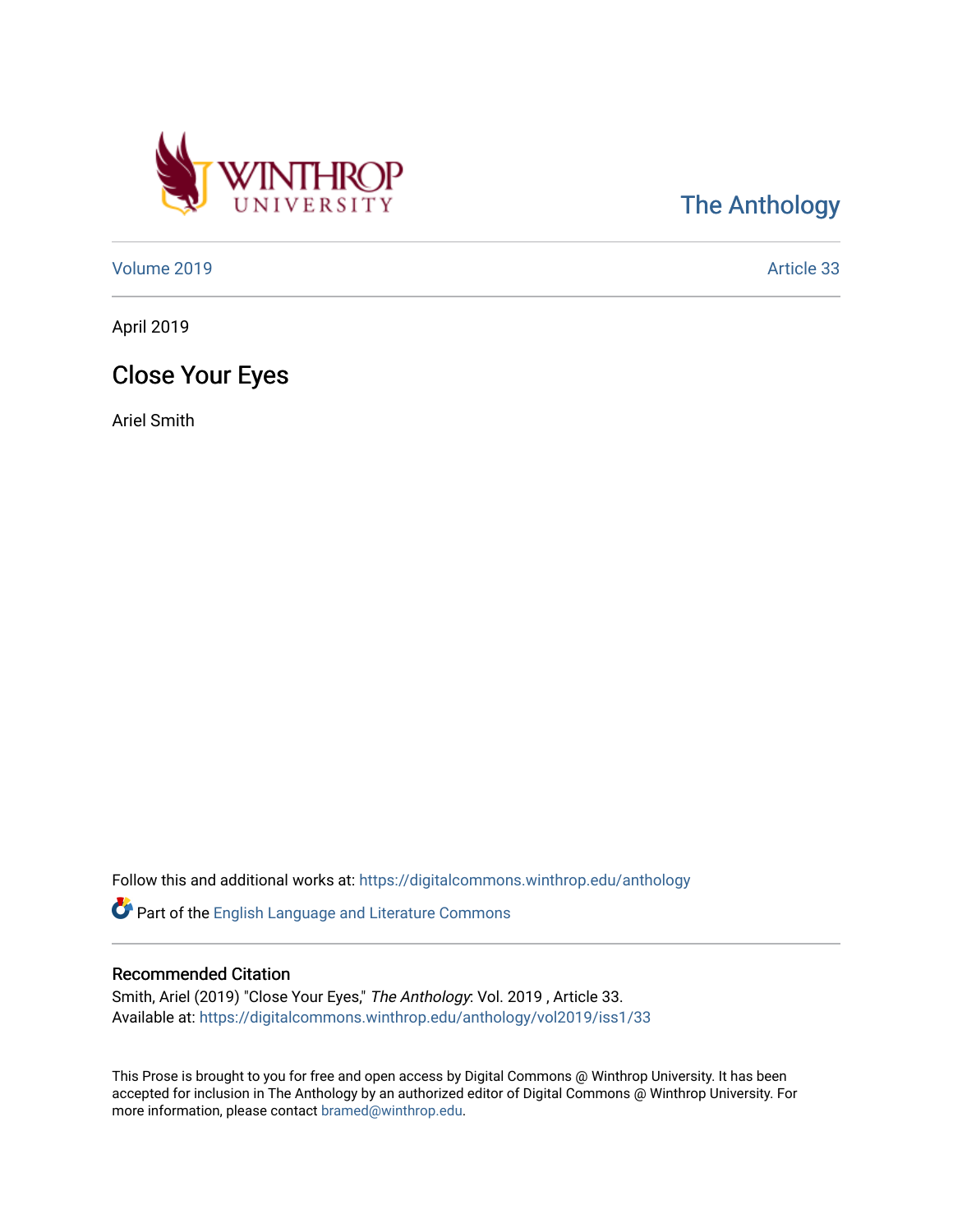I spend the majority of the time in my room since the blur struck my vision. Time inches along on a clock with no numbers. Imagine. That is all I can do. I could see, once, but clear sight would never grasp my eyes again. The days melt into the weeks. My peers are probably preparing for college now, summer jobs, social lives. I can't see that far into the future, yet.

Autumn rides in a taunting red blur. The color is too much to look at directly. I am reminded of its beauty by the desserts Mom deposits by my bed side, the crunch of the leaves outside my window, the breeze announcing the season's arrival from the outside. Squirrels skitter along my windowsill, inviting me. I turn my head from the window, declining.

The world's breath reaches to find me inside. White lines the ground outside of my fortress. My room is bleak with my fading vision. I lie and my mind soars, latching onto the wind making the trees scrape against my house. I make no progress towards the outside. Emotion is heavy and silent in my chest, keeping me rooted. Change, fear right now they are the same.

**Close Your Eyes**

 $\textbf{Close}$  Your Eyes  $\mid$  Ariel Smith

Ariel Smith

"Are you okay?" My mom says, peeping her head in the doorway. She hovers. I hadn't heard the question in a while. I haven't spoken to her longer than I realize. I answer to the sound's direction.

 "I want to go outside…I just can't." My door does not shut behind me. It sits wide open, but I cannot bring myself to exit. Fear hangs on my heart like moss.

More conversations idly pass along with the months, and my window acts as a fortress from my fears. Dad brings me news of the distant cold subsiding and Nestle hot chocolate. He accompanies me to the kitchen and escorts me back to my room with a tray and soup even though I can do this on my own now. I'm left alone with the soup.

"Macular degeneration." I remember the doctor half-answering my mom, half-apologizing aiming his words at me. "Your vision will begin to gradually deteriorate. Color will also start to dull. This usually happens in older adults, but since you are so young, you have some time to prepare…"

 I focus on his words now, and they are only slightly less painful. My world is going to fade away, and there is nothing I can do to stop it.

After the doctor's diagnosis, tutors came in to help assist me in